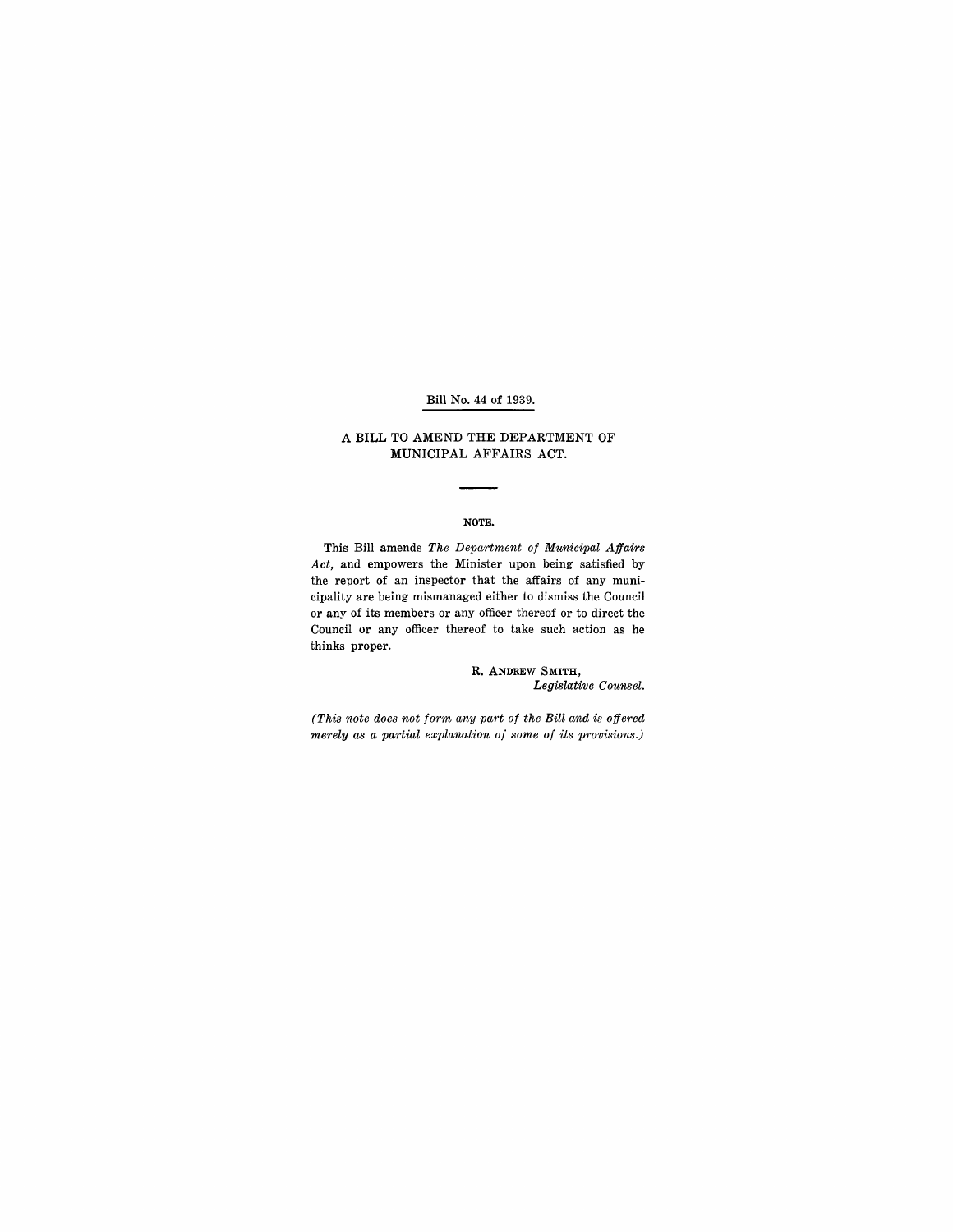## **BILL**

#### No. 44 of 1939.

#### An Act to Amend The Department of Municipal Affairs Act.

#### $(Assented\ to$ ,  $1939.)$

HIS MAJESTY, by and with the advice and consent of the Legislative Assembly of the Province of Alberta, enacts as follows:

**1.** This Act may be cited as "The Department of Muni-cipal Affairs Act Amendment Act, 1939."

2. The Department of Municipal Affairs Act, being chapter 17 of the Revised Statutes of Alberta, 1922, is hereby amended as to section 15 by striking out subsection (1) thereof and by substituting therefor the following:

 $15-$ (1) Upon the Minister being satisfied by the report of an inspector or in any other manner that the affairs of any municipality are managed in an irregular, improper or improvident manner, he may, in his discretion at any time and from time to time by order under his hand,<br>either dismiss the Council or any designated members<br>thereof or any officer of the municipality or he may direct<br>the Council or any officer of the municipality to

**3.** This Act shall come into force on the day upon which it is assented to.